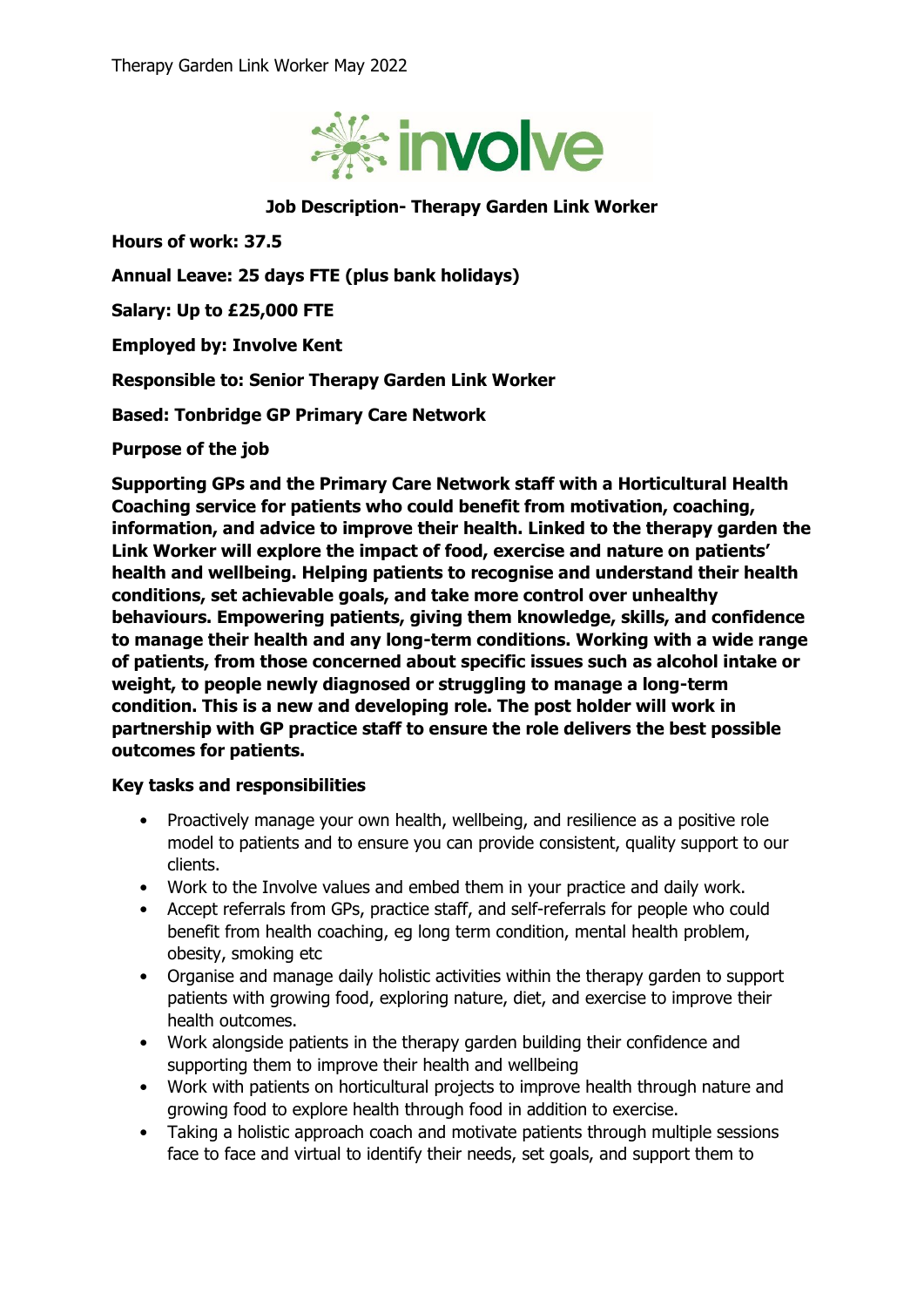implement and achieve their personalised mental health and wellbeing objectives, for example, addressing stress, reducing anxiety, relieving depression.

- Provide patients with advice, guidance, and a management plan, personalised to their individual needs. It could include healthy eating, getting active, sleep hygiene, new activities, volunteering and active citizenship, employment, learning, social activities, and addressing difficulties such as debt or housing.
- Manage and prioritise a caseload of people needing ongoing support, including establishing and attaining goals that are important to the patient, and providing interventions to meet them, maintain regular contact.
- Ensure all interventions and coaching are designed to empower patients to be active participants in their own healthcare, empower them to manage their own health and wellbeing, building resilience, improving their confidence and self-esteem.
- Help initiate people into supportive social networks to create a sustainable, lifelong plan to manage their own health and wellbeing.
- Work with the broader PCN to maximise the support available to patients, including the social prescribing team to connect patients to community-based activities which support them to take increased control of their health and wellbeing, and working with clinical colleagues to provide enhanced support to patients being supported through, identifying those who would benefit the most from health coaching.
- Work across the practices within the primary care network, including a combination of in person, remote, telephone and video consultation.
- Update patient notes with all contact, communication, support plans and outcome reviews to ensure GPs and clinicians are fully updated with progress
- Provide personalised coaching to patients with health conditions which supports them to identify and meet their individual lifestyle, health and wellbeing goals, following NHSE Health Coaching best practice and maximising tools such as Six Ways to Wellbeing
- Deliver and facilitate group and peer sessions, including sessions focussed on specific issues/ challenges to develop connections and resilience
- Ensure a 'Trauma Informed' approach, accessing appropriate training to do this, recognising entrenched issues may be at the root of health harming behaviours
- Build trust and respect with the person, providing non-judgemental and nondiscriminatory support, respecting diversity, and lifestyle choices. Work from a strength-based approach focusing on a person's assets.
- Increase patient motivation to self-manage and adopt healthy behaviours
- Be a friendly, professional and engaging source of information about gardening, health, wellbeing and prevention approaches.
- Motivate and support patients to access appropriate specialist and clinical services to improve health, such as smoking cessation, One You, Weight Management, drug and alcohol service, IAPTS.
- Support patients in shared decision-making conversations where appropriate.
- Work with the social prescribing link workers and other colleagues to ensure that individuals can access support to address wider social needs that can impact on their health and wellbeing, such as such as debt, poor housing, being unemployed, loneliness and caring responsibilities.
- Working as part of a multi-disciplinary team promote health and wellbeing coaching, its role in self-management, addressing health inequalities and the wider determinants of health.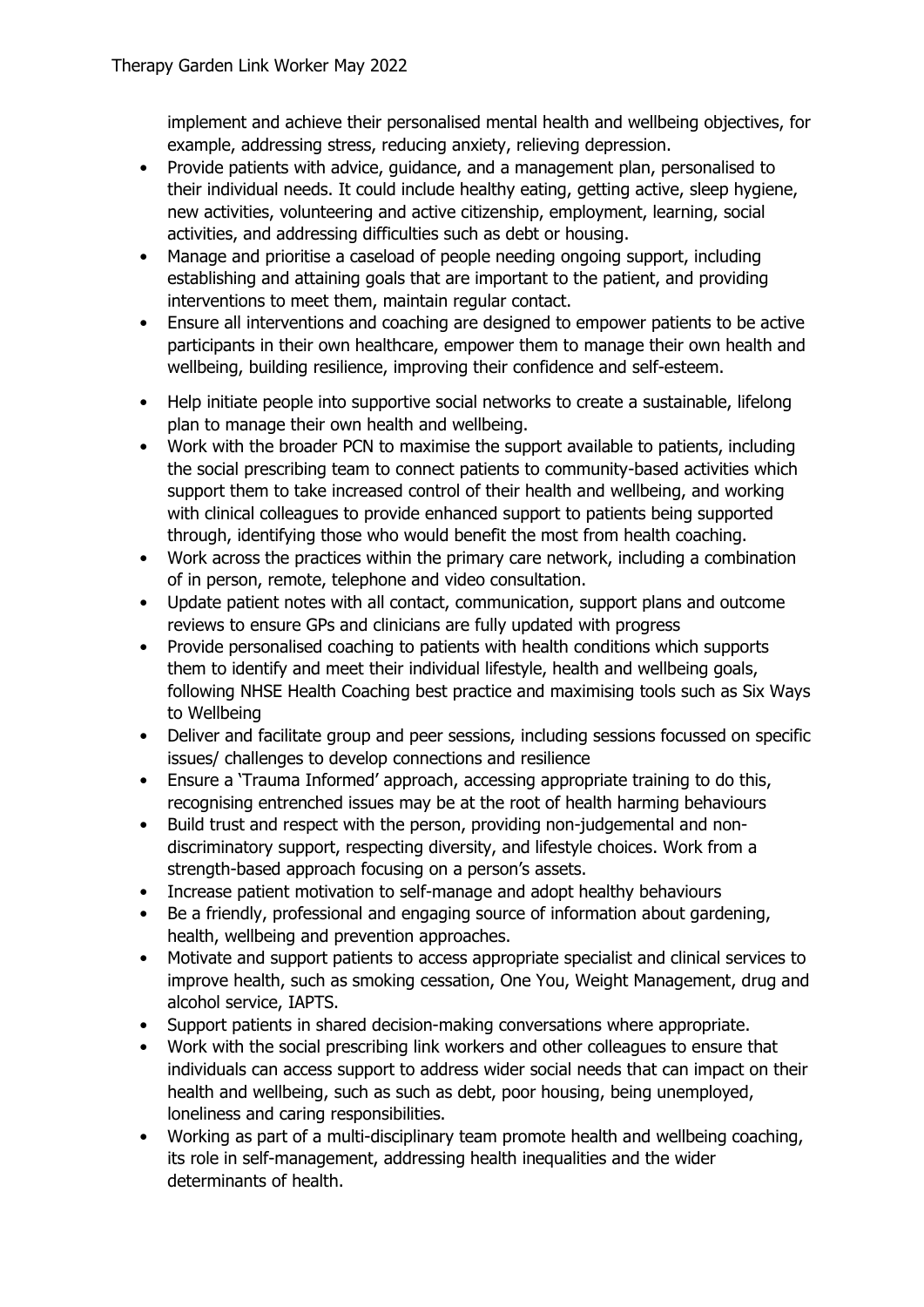- Build positive relationships with all staff in GP primary care network, attending relevant meetings, giving information and feedback on the service
- Work with GPs and practice managers to produce patient lists if appropriate (eg patients over 45 with diabetes) and proactively contact people, offering the service in a positive, stigma-free way, encouraging engagement and take up.
- Develop and maintain effective relationships with the VCSE / mental health sector ensuring that patients can easily move between services and community resources to access additional support.
- Work in partnership with all local agencies to raise awareness of health and wellbeing coaching, and how partnership working can reduce pressure on statutory services, improve health access and outcomes and enable a holistic approach to care.
- Seek regular feedback about the quality of service and impact of the service from patients and the GP primary care network
- Be proactive in encouraging equality and inclusion, through self-referrals and connecting with all diverse local communities, particularly those communities that statutory agencies may find hard to reach.
- Ensure accurate data is captured and recorded on GP systems (Emis/ Vision) and Involve case management system (Charity Log) following every contact/ intervention.
- Work sensitively with people, their families and carers to capture key outcome information, enabling tracking of the impact of health coaching on their health and wellbeing, including the measures required within the PCN Contract (e.g. ONS4)
- Support referral agencies to provide appropriate information about the person they are referring. Provide appropriate feedback to referral agencies about the people they referred.
- Work closely with GP practices within the PCN to ensure that the relevant codes are captured and inputted into clinical systems, (as outlined in the Network Contract DES), adhering to data protection legislation and data sharing agreements.
- Work with your line manager to undertake continual personal and professional development, taking an active part in reviewing and developing roles and responsibilities.
- Training requirements for the role are currently being developed by NHS England; when these are developed, undertake identified coaching and training as required by the Personalised Care institute
- Adhere to organisational policies and procedures, including confidentiality, safeguarding, lone working, information governance, equality, diversity and inclusion training and health and safety, for both Involve and the PCN.
- To work within the Clinical Governance Framework of the practice, incorporating Risk Management and all other quality initiatives.
- To maintain confidentiality of information relating to patients, clients, staff and other users of the services in accordance with the Data Protection Act 1998 and Caldicott Guardian. Any breach of confidentiality may render an individual liable for dismissal and/or prosecution.
- To work across the PCN sites as required.
- To work flexibly to accommodate evening/weekend meetings as required.
- Any other tasks and responsibilities that may be identified as necessary as the service evolves and develops.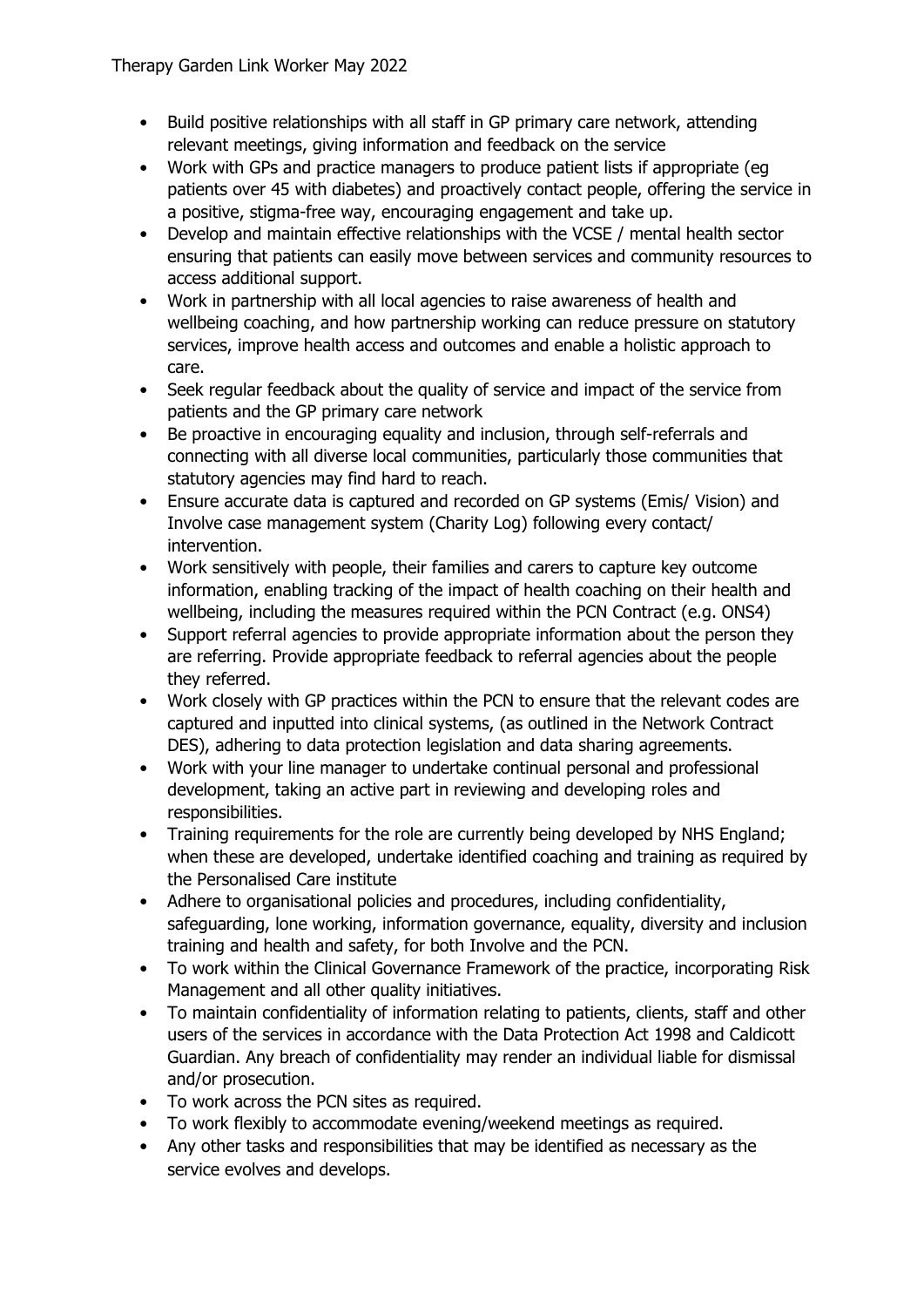| <b>Person Specification</b>                                                                                                                         | <b>Essential</b> | <b>Desirable</b> |
|-----------------------------------------------------------------------------------------------------------------------------------------------------|------------------|------------------|
| Experience of horticulture, being able to share their skills to support food<br>growing and nutrition and nature interventions.                     | X                |                  |
| Experience organising and facilitating wellbeing groups eg peer support<br>sessions                                                                 | $\mathsf{x}$     |                  |
| 2 years Health Coaching experience                                                                                                                  |                  | X                |
| Health Coaching qualification                                                                                                                       |                  | X                |
| Experience of working with people with life challenges, mental health/social<br>issues and in deprived communities                                  | $\mathsf{x}$     |                  |
| Experience in collecting and collating data, understanding of importance of<br>confidentiality, accuracy and reporting                              | $\mathsf{x}$     |                  |
| Able to attract, engage and motivate people to take up the service, eg through<br>positive and encouraging communication and promoting the benefits | X                |                  |
| Proficient in the use of negotiation and motivational skills to promote health<br>and ensure services are used efficiently and effectively          | $\mathsf{x}$     |                  |
| Experience of working in a multi- disciplinary environment in the health; social<br>or voluntary care sectors                                       | $\mathsf{x}$     |                  |
| Proficient in the use of electronic records; databases and spreadsheets                                                                             | $\mathsf{x}$     |                  |
| Confident in communication methods and able to communicative effectively<br>with a range of customer and provider groups, verbally and in writing   | $\mathsf{x}$     |                  |
| Highly organised, resilient and reliable and willing to take responsibility for own<br>actions                                                      | X                |                  |
| Flexible, resourceful and solution focused; able to demonstrate ability to<br>achieve outcomes for people                                           | $\pmb{\times}$   |                  |